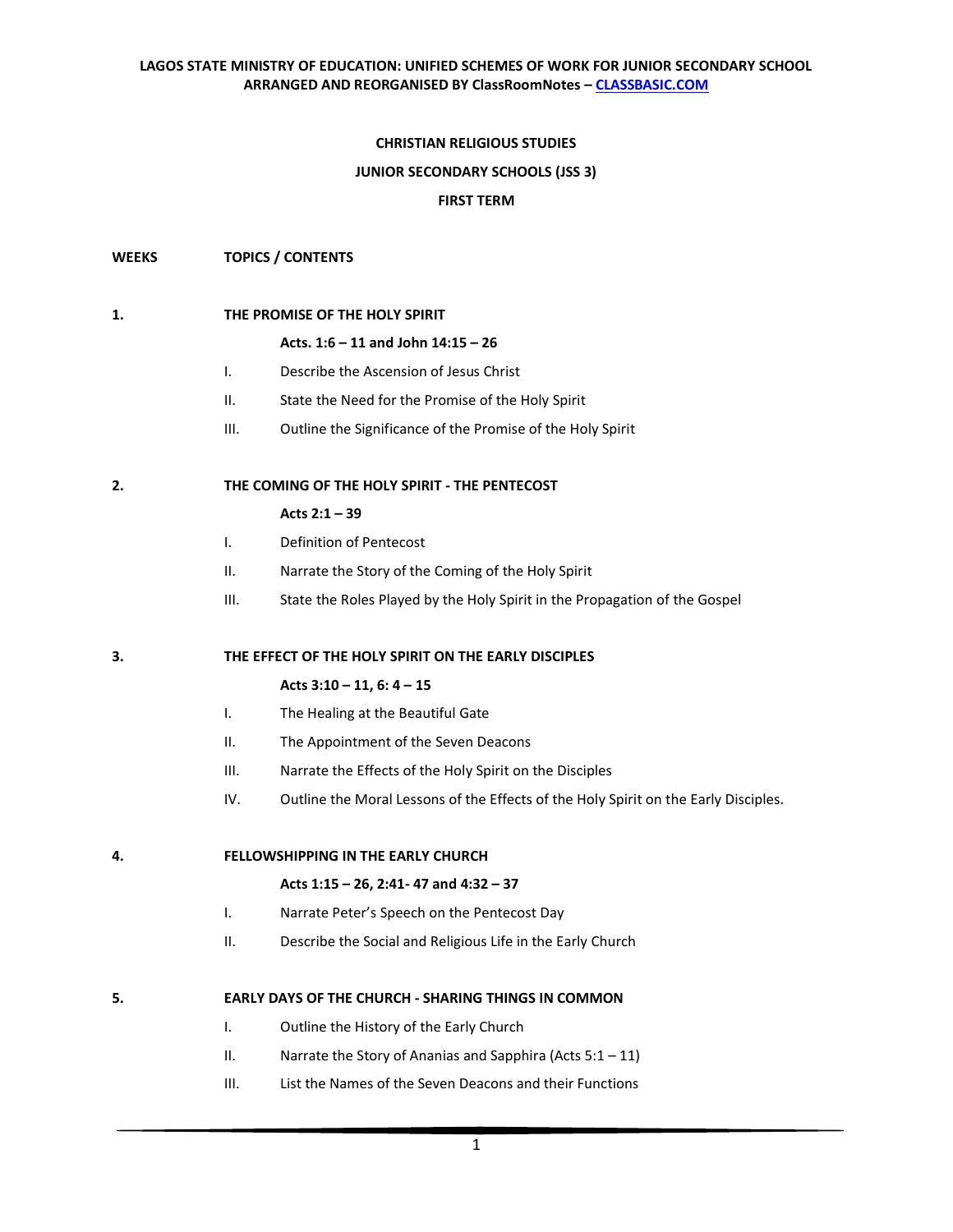# **6. PERSECUTION**

# **1 Peter 1:3 – 17 and 4:2 – 19**

- I. Definition of Persecution
- II. List the Reasons for Persecution of Christians
- III. State Ways to Curb Persecution

# **7. THE CHURCH IN SAMARIA**

- I. Narrate the Encounter of Philip with the Ethiopian Eunuch (Acts 8:26 32)
- II. Highlight the Activities of the Disciples at Lydia and Joppa (Acts 9:36 43)

# **8. THE CHURCH IN CAESAREA**

# **Acts 10 : 1 – 48**

- I. Narrate the story of the conversion of Cornelius
	- Cornelius calls for Peter
	- Peter's Vision
	- Peter at Cornelius' House
- II. State the Significance of Cornelius Conversion

# **9. PERSECUTION OF THE EARLY CHURCH BELIEVERS**

- I. Arrest of Peter and John (Acts 4:1 31)
- II. Martyrdom of Stephen (Acts 6:8 and  $7:1-60$ )
- III. State the Reasons for the Arrest of the Early Apostles
- IV. Narrate the Story of Stephen

# **10. PERSECUTION OF THE EARLY CHURCH BELIEVERS (Continuation)**

- I. Persecution of the Church by Saul (Acts 8:1 3 and 9:1 30)
- II. The killing of James. Acts  $12:1-8$
- III. Narrate the Story of Persecution in the Early Church
- IV. Highlight the Various Persecution of the Early Apostles
- V. State the Moral Lessons of Apostles Persecution
- **11. REVISION**

# **12. EXAMINATION**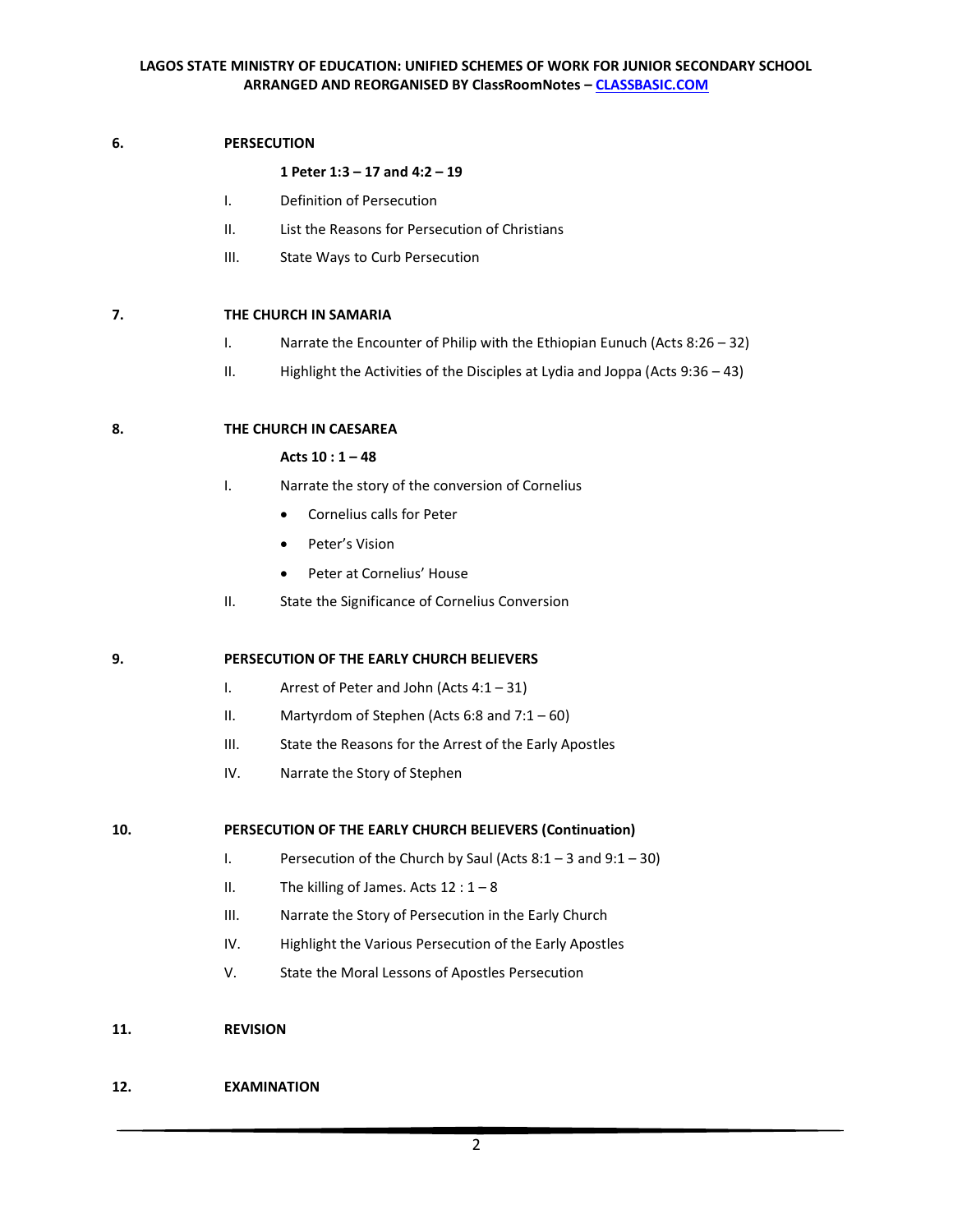# **CHRISTIAN RELIGIOUS STUDIES**

### **JUNIOR SECONDARY SCHOOLS (JSS 3)**

### **SECOND TERM**

### **WEEKS TOPICS / CONTENTS**

# **1. THE SPREAD OF THE GOSPEL OUTSIDE PALESTINE - THE ROMAN EMPIRE**

### **Matthew 28:18 – 20**

- I. Describe the Roman Empire
- II. List the Factors that Added the Spread of the Gospel in the Roman Empire

### **2. THE CHRISTIAN MISSIONARY JOURNEY**

#### **Acts. 13:1 – 12**

- I. Setting Apart of Barnabas and Saul
- II. Paul at Paphos
- III. Narrate the Story of How Paul and Barnabas were sent on the First Missionary
- IV. Narrate Paul's Encounter with Elymas of Paphos.

# **3. THE JOURNEY FROM ANTIOCH IN PISIDIA TO DERBE**

- I. Narrate the Missionary Activities of Paul and Barnabas at Iconium And Lystra
	- Paul at Iconium (Acts  $14:1-7$ )
	- Paul and Barnabas at Lystra (Acts 14:8 20)
	- Paul and Barnabas to Antioch in Syria (Acts 14:21 28)
- II. State the Importance of the First Missionary Journey

#### **4. CONTROVERSIES AMONG THE EARLY CHRISTIANS**

#### **Acts 15:1 – 5**

- I. Definition of Controversy
- II. State Reasons for Controversies in the Early Church
- III. Narrate the Story of the Controversy in Antioch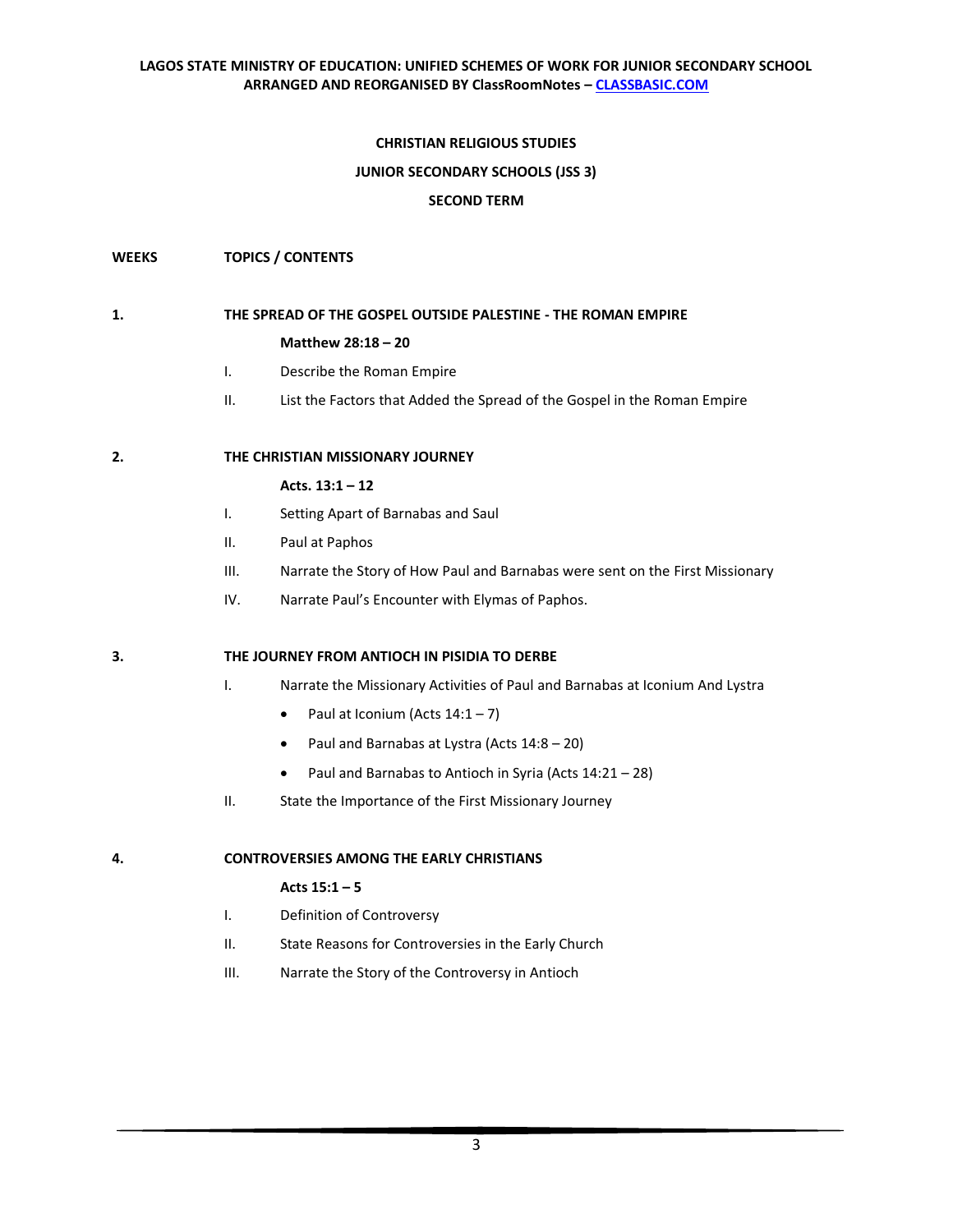# **5. CONTROVERSY IN CORINTH CHURCH**

# **Acts 16:1 – 6 and 1 Corinthians 1:10 – 15**

- I. State the Main Controversy in the Church at Corinth
- II. Outline the Steps Taken by Paul to Resolve the Controversy

# **6. THE JERUSALEM COUNCIL**

# **Acts 15:22 – 35**

- I. Highlight the Composition of the Jerusalem Council
- II. State the Contributions of Peter and Paul at the Jerusalem Council
- III. List the Resolution of the Jerusalem Council

# **7. CONFLICT IN THE SOCIETY**

- I. Definition of Conflict
- II. State the causes of conflict in the society.
- III. Outline How Conflicts can be Resolved in the Society

# **8. FURTHER SPREAD OF THE CHURCH - PAUL AT PHILIPPI**

# **Acts 16:11 – 34**

- I. List Places that Paul visited in the Second Missionary Journey
- II. Narrate the Encounter of Paul at Philippi

# **9. PAUL'S IMPRISONMENT AT PHILIPPI**

# **Acts 16:35 – 40**

- I. Narrate the Story of Paul's Encounter with the Slave Girl at Philippi
- II. State Reasons for Paul's Imprisonment

# **10. REVISION**

# **11. | 12. EXAMINATION**